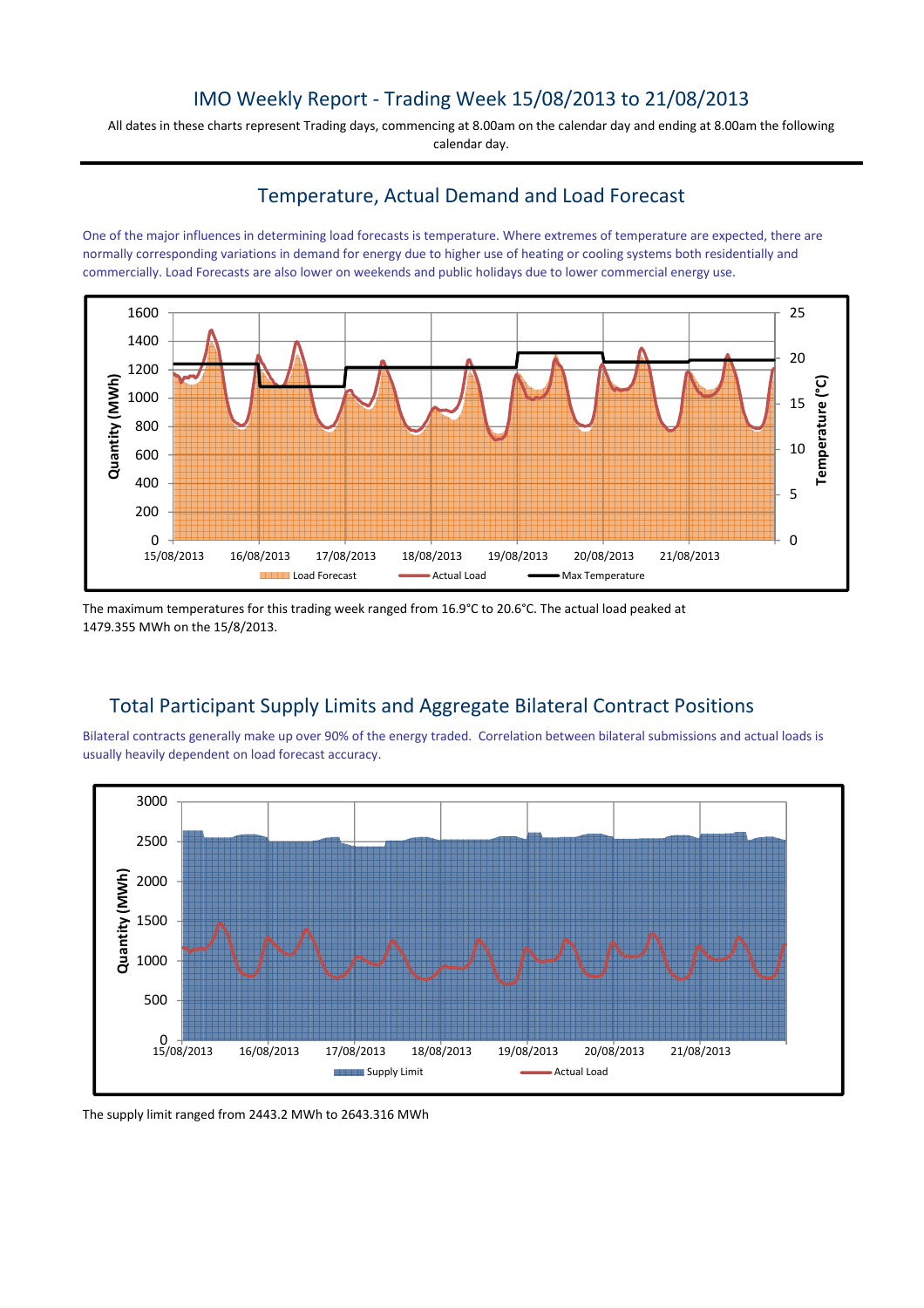## Net Balancing Market Trades

Bilateral contracts and STEM trading are generally based on the forecast energy requirements of Participants. When the forecast requirements are higher or lower than the actual requirements for a day, this Market energy must be bought and sold in the balancing mechanism. This graph shows the estimated net balancing trades.



The majority of the balancing activity this week occurred within Balancing Demand. The maximum balancing demand for the week reached 146.179 MWh on the 15/8/2013. The maximum balancing supply for the week reached -156.497 MWh on the 19/8/2012.

# Total Traded Energy

This chart represents a comparison between the total net energy that is traded in Bilateral Contracts, the STEM and the balancing mechanism. Balancing Supply represents cases in which the total contract position is greater than the demand and customers must supply energy back to balancing. Balancing Demand represents cases in which the total contract position is less than the demand and customers must purchase energy from balancing.



Total balancing supply equalled -7529.391 MWh whereas total balancing demand equalled 8250.763 MWh. The Total STEM Traded quantity was 40077.679 MWh, with the STEM Clearing Quantity ranging between 6.209 MWh and 307.018 MWh.